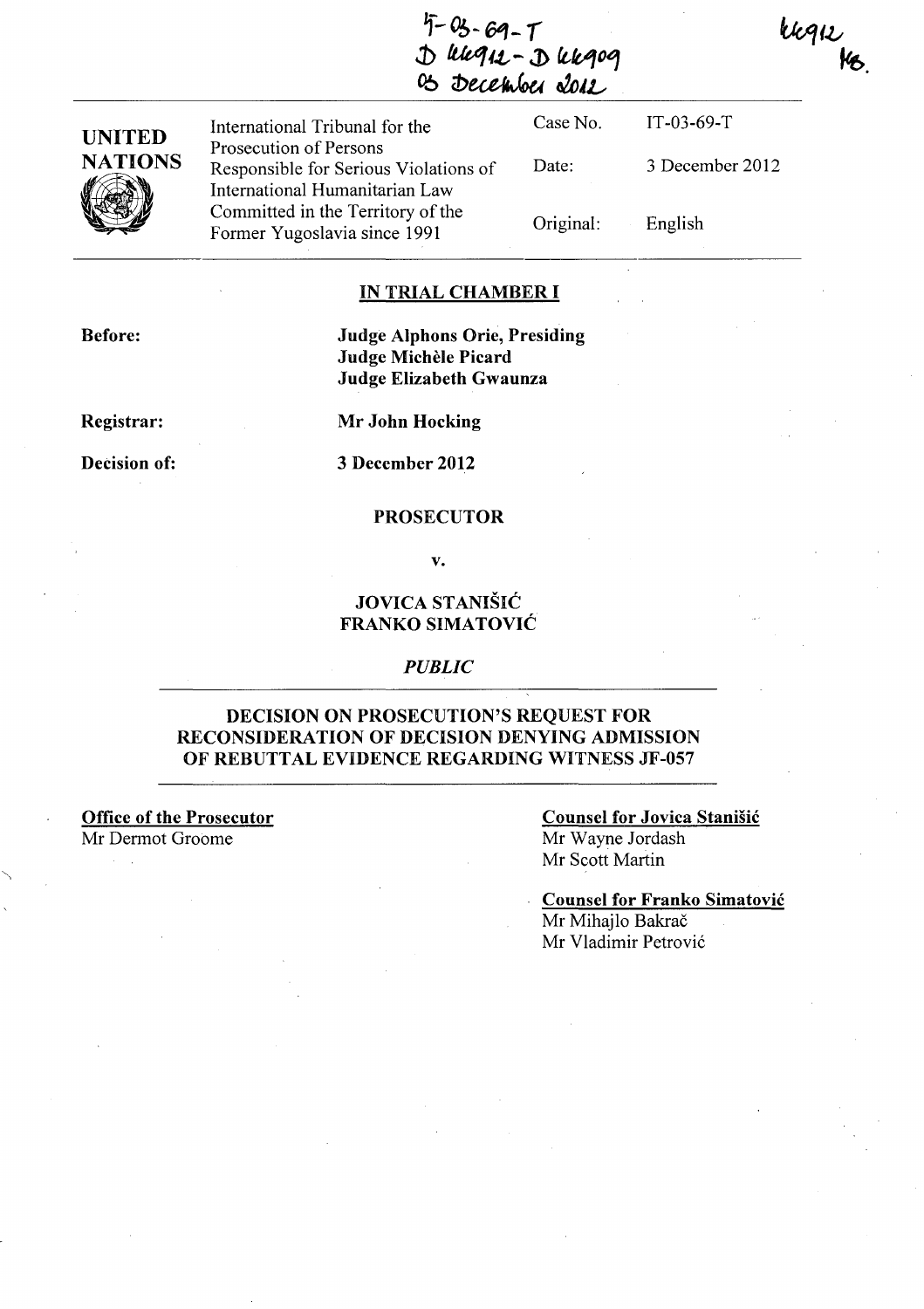/

# **I. PROCEDURAL HISTORY AND SUBMISSIONS OF THE PARTIES**

1. In November 2010, Witness JF-057 gave evidence before this Chamber. On 4 June 2012, Defence Counsel for Franko Simatovié ("Simatovié Defence") filed a motion requesting' the admission of two letters which Witness JF-057 had sent to the Prosecution and Defence Counsel for Jovica Stanišić ("Stanišić Defence") in March 2012.<sup>1</sup> The letters contain statements made by the witness that relate to the circumstances surrounding the witness's testimony before this Chamber and on which the Defence intends to rely to challenge the witness's credibility. On 5 July 2012, the Chamber granted the Defence request, and the letters were admitted as D1356 and D1357  $("Letters").<sup>2</sup>$ 

2. On 2 August 2012, the Prosecution filed a motion requesting the admission of rebuttal evidence in relation to the Letters, by which it intended to show that Witness JF-057's testimony was not fabricated.<sup>3</sup> In particular, it requested admission of the witness's contemporaneous notes in diaries from the Indictment period, as well as three additional documents which, in its view, corroborate the witness's testimony.<sup>4</sup> On 16 August 2012, the Stanistic and Simatovic Defence opposed the Motion arguing that the Prosecution had not met the standard for admission of rebuttal evidence,<sup>5</sup> the material tendered by the Prosecution did not rebut any significant issues arising out of the Letters,<sup>6</sup> and the Defence challenge to the witness's credibility could have reasonably been anticipated.<sup>7</sup> On 20 September 2012, the Chamber denied admission of the proposed rebuttal material. 8

3. On 26 September 2012, the Prosecution requested the Chamber to reconsider its decision of 20 September 2012 ("Request for Reconsideration").<sup>9</sup> It contended that although the Chamber had acknowledged that the Prosecution could not reasonably anticipate the tendering of the Letters and that the Letters related to a significant issue in the trial and, in particular, the credibility of Witness JF-057, it had made a clear error of reasoning in finding that the proposed rebuttal evidence could

 ${\bf 8}$ Decision on Prosecution Bar Table Motion to Admit Rebuttal Evidence Regarding JF-057, 20 September 2012. 9 Prosecution Request for Reconsideration of the Decision on Prosecution Bar Table Motion for Admission of Rebuttal Evidence Regarding JF-57, 26 September 2012, paras 2,5.

 $\mathbf{I}$ Simatović Defence Second Bar Table Motion with Confidential Annex, 4 June 2012.  $\overline{2}$ 

See First Decision on Simatovié Defence Second Bar Table Motion of 4 June 2012, 5 July 2012, paras 3, 10.

<sup>3</sup>  4 Prosecution Motion to Admit Rebuttal Evidence Regarding JF-057 via the Bar Table, 2 August 2012 ("Prosecution Motion"), filed confidentially with Confidential Annexes A, B and C, paras 1-7.

Prosecution Motion, Confidential Annexes A, B and C.

<sup>5</sup> Stanisié Defence Response to Prosecution Motion to Admit Rebuttal Evidence Regarding JF-057 via the Bar Table, 16 August 2012 ("Stanisié Defence Response"), paras 5-7; Simatovié Defence Response on Prosecution Motion to Admit Rebuttal Evidence Regarding JF -057 via the Bar Table, 16 August 2012 ("Simatovié Defence Response"), paras 5-7, 12,22.

<sup>6</sup>  Simatović Response, paras 6-7.  $\overline{7}$ 

Stanisié Defence Response, para. 6.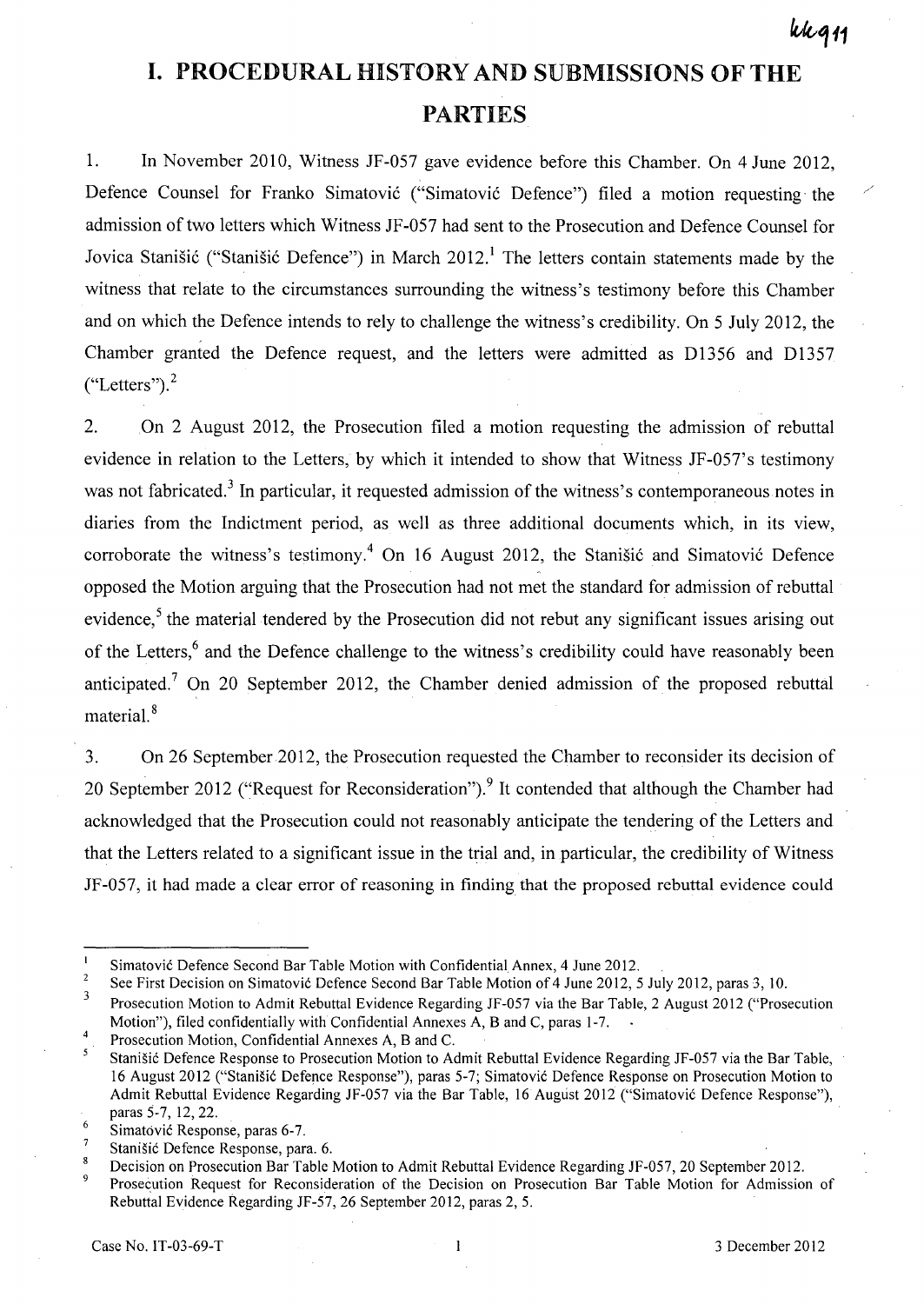## *IUvtro*

not be considered highly probative.<sup>10</sup> The Prosecution submitted that the Letters, which did not assert that the testimony was untruthful, nevertheless raise the spectre of something improper having influenced Witness JF-057's evidence and the Defence made clear that they intend to rely on this and argue that Witness JF-057's evidence had been fabricated.<sup>11</sup> Although the proposed rebuttal material was not the only evidence on the record that, in the Prosecution's view, demonstrated the credibility of Witness JF-057, it provided a way for the Chamber to assess the Defence challenge to Witness JF-057's credibility and was therefore highly probative.<sup>12</sup> Lastly, it submitted that failure to admit and consider the proposed rebuttal material could lead to an unjust and incorrect determination on Witness JF-057's credibility which, given the importance of this witness's evidence, would lead to an injustice.  $\frac{13}{2}$ 

4. On 10 October 2012, the Stanisié Defence responded that the Prosecution had failed to demonstrate any clear error of reasoning in the impugned decision and the Chamber's assessment was logical and amounted to a reasonable exercise of its discretion.<sup>14</sup> It also submitted that the proposed rebuttal material does not demonstrate at all that Witness JF-057's evidence was consistent with that previously provided, and the Chamber's credibility assessment of this witness would turn on the contradictions tainting the whole of Witness JF-057's evidence.<sup>15</sup> It added that the Prosecution cannot be allowed to tender additional evidence merely because its case was met by contrasting evidence.<sup>16</sup> Lastly, it submitted that the Prosecution has not identified any particular circumstances which would justify reconsideration in order to prevent an injustice.<sup>17</sup> The Simatović Defence did not respond to the Request for Reconsideration.

## **II. APPLICABLE LAW**

5. The Chamber refers to the applicable law on reconsideration of a Chamber's decision as set out in its Decision of 14 September 2012. <sup>18</sup>

<sup>&</sup>lt;sup>10</sup> Request for Reconsideration, para. 5.<br><sup>11</sup> Begyest for Beannideration, para. 6

 $\frac{11}{12}$  Request for Reconsideration, para. 6.

<sup>&</sup>lt;sup>12</sup> Request for Reconsideration, paras 2, 5, 7-8, 10.<br><sup>13</sup>

<sup>&</sup>lt;sup>13</sup> Request for Reconsideration, paras 12-13.

Stanišić Defence Response to the Prosecution's Request for Reconsideration of the Trial Chamber's Decision on Prosecution Bar Table Motion for Admission of Rebuttal evidence regarding JF-57, 10 October 2012 ("Stanisié . Defence Response to Reconsideration Reguest"), paras 3, 9.

<sup>15</sup> Stanišić Defence Response to Reconsideration Request, para. 10.<br>
<sup>16</sup> Stanišić Defence Response to Reconsideration Request, para. 10.

<sup>&</sup>lt;sup>16</sup> Stanišić Defence Response to Reconsideration Request, para. 12.<br><sup>17</sup> Stanišić Defence Response to Reconsideration Reguest name. 15

<sup>&</sup>lt;sup>17</sup> Stanišić Defence Response to Reconsideration Request, paras 15-16.

<sup>18</sup> Decision on StaniSié Defence Reguest for Reconsideration of Documents Previous1y Denied Admission through the Bar Table, 14 September 2012, para. 4.